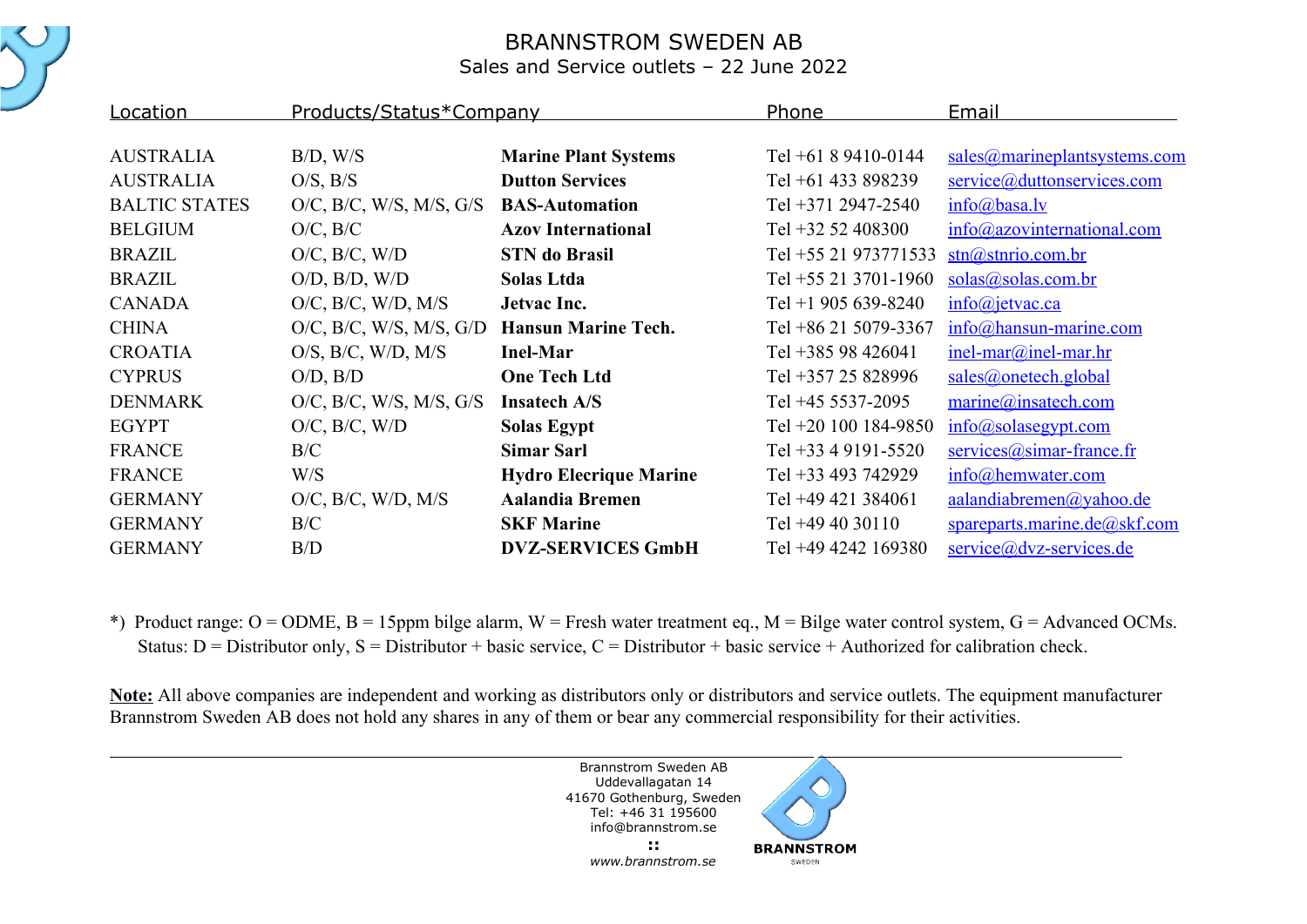

## BRANNSTROM SWEDEN AB

Sales and Service outlets – 22 June 2022

| <b>Location</b>    | Products/Status*Company                         |                                         | <b>Phone</b>                                               | Email                                        |
|--------------------|-------------------------------------------------|-----------------------------------------|------------------------------------------------------------|----------------------------------------------|
| <b>GREECE</b>      | O/C, B/C, W/S, M/S, G/D Darlas Electronic Appl. |                                         | Tel +30 210 598-6179 technical@darlas.gr                   |                                              |
| <b>GREECE</b>      | $B/C$ , $M/S$                                   | <b>Environmental Protection Eng.</b>    |                                                            | Tel +30 210 4093-0000 customerservice@epe.gr |
| <b>GREECE</b>      | B/D                                             | <b>C&amp;A Stavros Kassidiaris S.A.</b> | Tel +30 210 463-6000 $\frac{\text{info@kassidiaris.gr}}{}$ |                                              |
| <b>GREECE</b>      | B/D                                             | CMA D. Argoudelis & Co S.A.             | Tel $+30$ 210 461-5831                                     | sales@cmagreece.com                          |
| <b>INDIA</b>       | $O/S$ , $B/S$                                   | <b>Bluesand Technoservices</b>          | Tel +91 484 240-9400                                       | info@bluesandtechno.com                      |
| <b>INDIA</b>       | $O/C$ , $B/C$ , $W/S$ , $M/S$                   | <b>Shiv Tech Marine Control Syst.</b>   | Tel +91 22 2518-5216                                       | shivtech@shivtech.com                        |
| <b>ITALY</b>       | $O/C$ , $B/C$ , $W/S$                           | <b>FBR</b> Service                      | Tel +39 010 254-1695                                       | info@fbrservice.com                          |
| <b>ITALY</b>       | W/D                                             | <b>Idromar</b>                          | Tel +39 02 9828-1631                                       | info@idromar.tv                              |
| <b>ITALY</b>       | W/D                                             | <b>Tecnicomar</b>                       | Tel +39 0923 969409                                        | $info@$ tecnicomar.it                        |
| <b>JAPAN</b>       | $O/C$ , $B/C$ , W/S, M/S, G/D                   | Heishin Pump Works Co., Ltd.            | Tel +81 794 363009                                         | technical@hsn-kikai.com                      |
| <b>KOREA</b>       | B/C                                             | <b>C-Tech Engineering</b>               | Tel +82 70 7518-8490                                       | sales@ctecheng.co.kr                         |
| <b>KOREA</b>       | $O/C$ , W/D, M/D, G/D                           | <b>Scanjet Macron Co.</b>               | Tel +82 52 716-0063                                        | csteam@scanjet.kr                            |
| <b>NETHERLANDS</b> | $O/C$ , $B/C$ , $W/S$ , $M/S$                   | <b>B.M.I.</b>                           | Tel +31 184 611883                                         | $info@bmi-instruments.nl$                    |
| <b>NETHERLANDS</b> | $O/C$ , $B/C$ , $W/D$                           | <b>M&amp;I</b> Engineering              | Tel +31 251 314668                                         | $info(\omega)$ marind.nl                     |
| <b>NETHERLANDS</b> | $O/C$ , $B/C$                                   | Ravebo                                  | Tel +31 181 419419                                         | technical@ravebomarineservices.com           |
| <b>NETHERLANDS</b> | B/D                                             | <b>Facet Netherlands B.V.</b>           | Tel $+31$ 36 532-0004                                      | facetnetherlands@filtrationgroup.com         |
| <b>NEW ZEALAND</b> | B/D                                             | <b>So-Pac Marine</b>                    | Tel $+6494485900$                                          | $info(\omega)$ sopac.co.nz                   |

\*) Product range:  $O = ODME$ ,  $B = 15$ ppm bilge alarm,  $W =$  Fresh water treatment eq.,  $M =$  Bilge water control system,  $G =$  Advanced OCMs. Status:  $D =$  Distributor only,  $S =$  Distributor + basic service,  $C =$  Distributor + basic service + Authorized for calibration check.

**Note:** All above companies are independent and working as distributors only or distributors and service outlets. The equipment manufacturer Brannstrom Sweden AB does not hold any shares in any of them or bear any commercial responsibility for their activities.

> Brannstrom Sweden AB Uddevallagatan 14 41670 Gothenburg, Sweden Tel: +46 31 195600 info@brannstrom.se

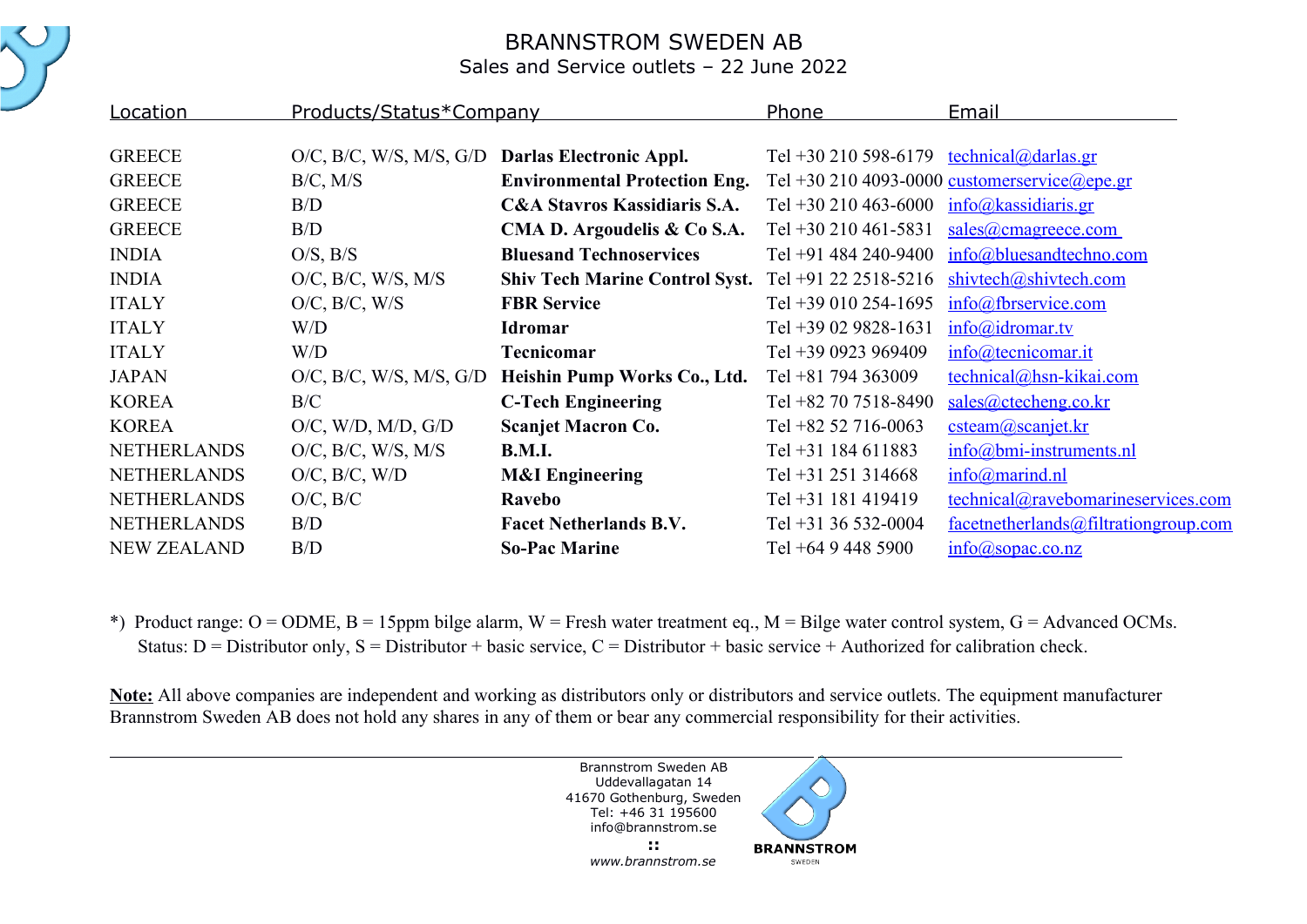

## BRANNSTROM SWEDEN AB

Sales and Service outlets – 22 June 2022

| Location            | Products/Status*Company                  |                                       | Phone               | Email                                           |
|---------------------|------------------------------------------|---------------------------------------|---------------------|-------------------------------------------------|
|                     |                                          |                                       |                     |                                                 |
| <b>PANAMA</b>       | $O/C$ , $B/C$ , $W/S$ , $M/S$            | <b>QCC</b> Panama                     | Tel $+507$ 314-1463 | panama@qccpanama.com                            |
| <b>PHILIPPINES</b>  | $O/C$ , $B/C$ , $W/S$ , $M/S$            | <b>Link Instrumentation</b>           | Tel +971 4 365-9966 | info@linkmarine.ae                              |
| <b>PORTUGAL</b>     | $O/C$ , $B/C$ , $W/D$                    | <b>Oceancontrols</b>                  | Tel +351 966 047474 | info@oceancontrols.pt                           |
| <b>ROMANIA</b>      | $O/S$ , $B/S$                            | Ancom'96                              | Tel +40 341 456096  | service@ancom96.ro                              |
| <b>ROMANIA</b>      | $O/C$ , $B/C$                            | <b>RRC Marine Services</b>            | Tel +40 726 826908  | service@rrcmarine.ro                            |
| RUSSIA (Far East)   | $O/C$ , $B/C$                            | <b>Anoshin Enterprise /Acros Eng.</b> | Tel +7 423 270-6370 | $anoshin(a)$ acroseng.ru                        |
| RUSSIA (West)       | $O/C$ , $B/C$ , W/S, M/S, G/S            | <b>BAS-Automation</b>                 | Tel +371 2947-2540  | $info(a)$ basa.lv                               |
| <b>SINGAPORE</b>    | $O/C$ , $B/C$ , W/S, M/S, G/D            | <b>Hansun</b> (Singapore)             | Tel +65 6334-7760   | $\frac{\text{single pore}(a)$ hansun-marine.com |
| <b>SINGAPORE</b>    | $O/C$ , $B/C$ , $W/S$ , $M/S$            | <b>Sinco Automation</b>               | Tel $+656897-9088$  | ops@sincoautomation.com                         |
| <b>SINGAPORE</b>    | $O/C$ , $B/C$                            | <b>Brannstroms (S)</b>                | Tel +65 6344-7278   | info@brannstroms.com.sg                         |
| <b>SOUTH AFRICA</b> | $O/C$ , $B/C$ , $W/D$                    | <b>O&amp;O</b> Analytics              | Tel +27 83 308-4844 | sales@ooanalytics.co.za                         |
| <b>SPAIN</b>        | $O/C$ , $B/C$ , $W/S$ , $M/S$            | Servelec Systems & Tech.              | Tel +34 944 381150  | $info@$ servelec.com                            |
| <b>SPAIN</b>        | $O/C$ , $B/C$ , $W/S$ , $M/S$            | <b>Petrik Naval</b>                   | Tel +34 661 707124  | ps@petriknaval.com                              |
| <b>SPAIN</b>        | W/D                                      | <b>Atlante Marine Group</b>           | Tel +34 971 422718  | $info@$ atlantegroup.com                        |
| <b>SPAIN</b>        | W/D                                      | <b>Pomar Water</b>                    | Tel +34 981 783502  | info@pomarwater.com                             |
| <b>SPAIN</b>        | B/D                                      | <b>Facet Filtration Iberica</b>       | Tel +34 981601400   | facetspain@filtrationgroup.com                  |
| <b>SWEDEN</b>       | O/C, B/C, W/S, M/S, G/D Tetech-Marine AB |                                       | Tel +46 705 180081  | info@tetech.se                                  |

\*) Product range:  $O = ODME$ ,  $B = 15$ ppm bilge alarm,  $W =$  Fresh water treatment eq.,  $M =$  Bilge water control system,  $G =$  Advanced OCMs. Status:  $D =$  Distributor only,  $S =$  Distributor + basic service,  $C =$  Distributor + basic service + Authorized for calibration check.

**Note:** All above companies are independent and working as distributors only or distributors and service outlets. The equipment manufacturer Brannstrom Sweden AB does not hold any shares in any of them or bear any commercial responsibility for their activities.

> Brannstrom Sweden AB Uddevallagatan 14 41670 Gothenburg, Sweden Tel: +46 31 195600 info@brannstrom.se